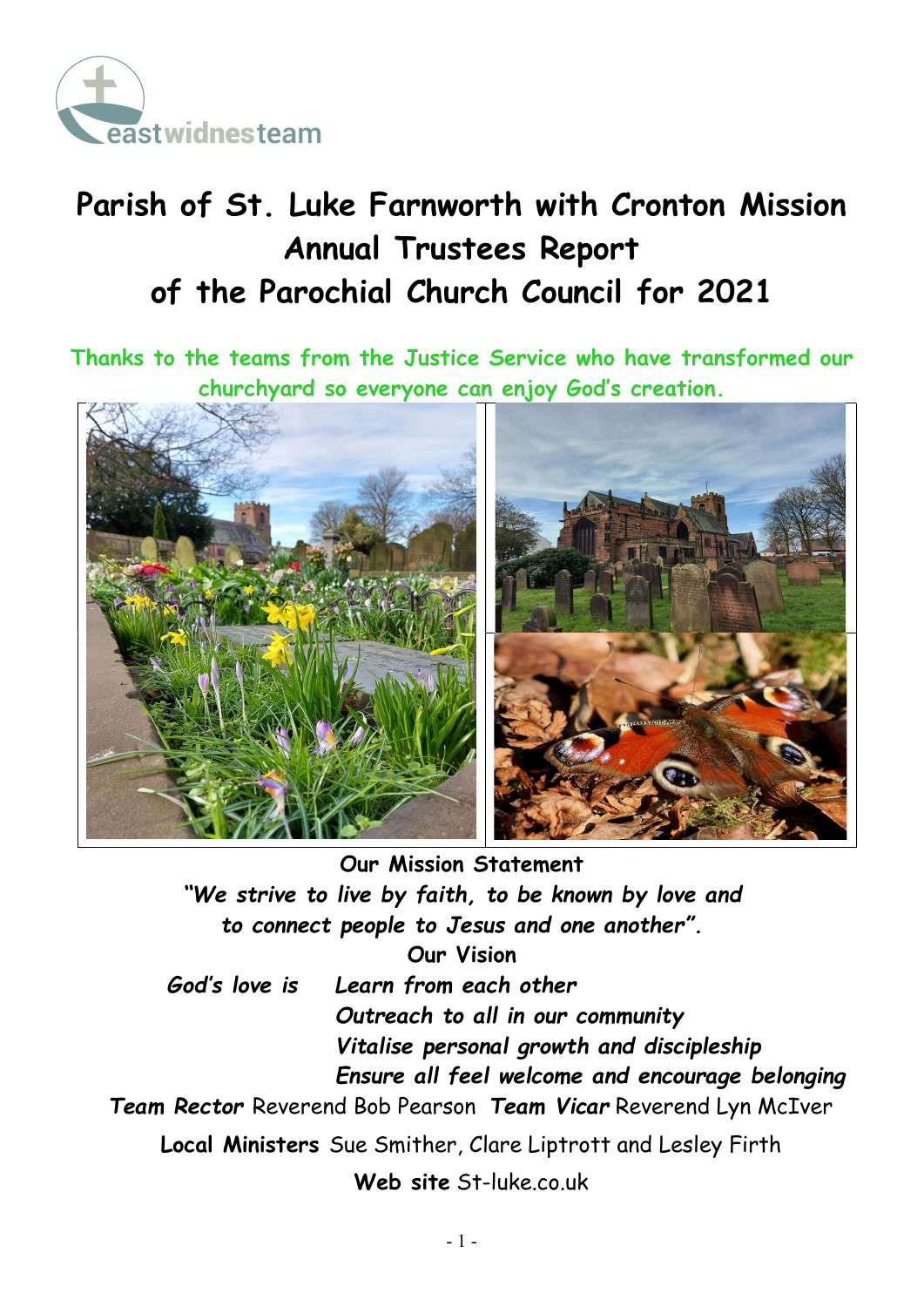#### 1.INTRODUCTION

Every 5 years a quinquennial report has to be produced and submitted to the Diocese. One was produced in 2016 and unfortunately the one produced in 2021 shows little progress has been made re maintenance and enhancement of the church owing to a delay in obtaining a faculty and the pandemic. There is also a visit from the Archdeacon to review our objectives and our plans for the future. Due to the pandemic restrictions this visit took place in 2022. In preparation for the visit a document was produced reviewing our 2021 objectives and stating objectives for 2022 so Section 3 will give you an overview of 2021 using the headings provided by the Diocese and Section 4 states our objectives for 2022.

The Friends of Farnworth Church Restoration and Regeneration Appeal was relaunched on Heritage Day 2021 to raise funds to complete the outstanding work on the roofs of Bold Chapel and the Nave, as well as restoration of the Bell Tower and the provision of toilets and a kitchenette in church. This will require a great deal of support from, not only the congregation but also the wider public. We do hope you will join us in this Appeal and be part of the future of this wonderful building.

The churchyard looks amazing thanks to teams from the Justice Service who have worked relentlessly in all weathers to clear the churchyard of brambles and tend the areas around the graves. This has inspired us to launch a conservation project to develop a valuable resource for educating the public about conservation and celebrating the wonder of God's creation. Canon Law requires a churchyard to be 'kept in such an orderly and decent manner as becomes consecrated ground'. The churchyard belongs to the whole community represented by the parish, not just to its legal owner or the small group of parishioners who worship regularly in the Church.

The churchyard was created to provide a permanent resting place for members of the Christian community as close as possible to their place of worship. The building and churchyard and their tombs, both within and outside the building, should be cared for with this in mind.

At the same time, Christian belief is that the non-human world has value because it is valued by its creator, God. Plants and animals deserve our care too. Managing the churchyard is thus not only a ministry to the human users but also to all the species living there. We aim to manage the churchyard in a manner which provides a habitat and refuge for threatened species with the hope of maintaining and, when possible, increasing the biodiversity in our community.

#### 2.AIMS and PURPOSE

The first and most important aim of the St Luke's Church with Cronton Mission Parochial Church Council (PCC) is working with Team Rector Reverend Bob Pearson, our minister, to promote in the parish the whole mission of the church, pastoral, evangelistic, social and ecumenical. The PCC is committed to enabling as many people as possible to worship at our church and to become part of our parish community. The PCC maintains an overview of worship throughout the parish and makes suggestions on how our services can involve the many groups that live within our parish. Our services and worship put faith into practice through prayer and scripture, music and sacrament.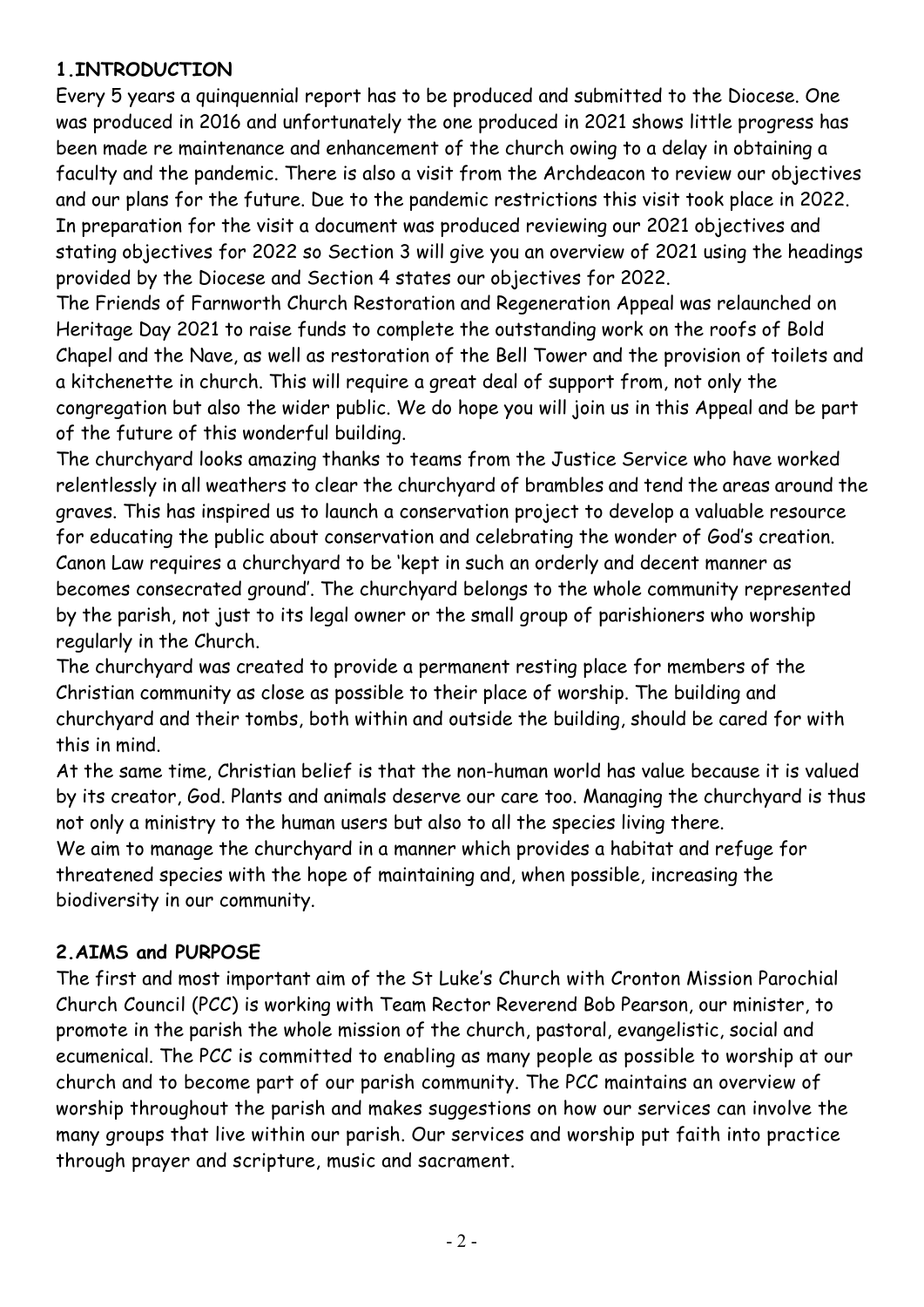Legally, the PCC is responsible for the financial affairs of the church parish and the maintenance of the building, the Bridewell and the churchyard, and for promoting the mission of the church.

Our purpose is to provide a church family within which people can grow as Christians and help one another and the community around us with the many problems faced by individuals. Safeguarding is of paramount importance to us. Our Safeguarding Officer ensures that we follow Diocesan Guidelines diligently ensuring that all necessary checks are made on church members and staff who work with children and vulnerable adults; we aim to promote the best possible safeguarding culture. Going forward, Cronton Mission agreed that a separate committee was no longer required. A positive result of the Pandemic was the development in the collaborative working together of the Parish. Cronton continues to have PCC representation.

# 3. REVIEW of 2021 OBJECTIVES

# a) MISSION and MINISTRY

To continue to use Zoom to take church into the home.

Blessed with Wi-Fi installed in church prior to the pandemic, this enabled us to use Zoom for services. At the start Bob and Alison were the only people in church when the service was Zoomed, but this gave a better worship experience than from Bob's study.

# SUNDAY ATTENDANCE

Despite the restrictions, 10.30am services were held in church when possible and on Zoom. Congregation members valued the opportunity to worship from home and feel engaged and part of the church family; members in church and at home appreciated that details of services and events were promoted on the screen each week. Those still using Zoom have expressed their appreciation and gratitude and how it has kept them feeling connected and part of the worshipping community. We chose to use Zoom online at service time rather than post a recording our website, so people feel part of the service.

When services could be held in church, the monthly 8am HC and 6pm HC services took place with laminated service sheets. Unfortunately, the heating failed in October 2021, this resulted in a drop in attendance at all services as the church was so cold. Services took place at Cronton Mission on Easter Sunday, Whit Sunday, and then weekly from August including Morning prayer, Holy Communion and Café Style worship. Due to pressures of work, the Lay Missional Lead role could not continue. As a result, Cronton is now served by all Lay Ministers in addition to the Team Rector. New young families have joined the weekly congregation.

# WEEKLY ATTENDANCE

Mid-week 9.30am HC and MP services were held in church when possible and laminated sheets used. Each Wednesday the church is open until 4pm (Open Door) for people to visit for a guided tour and/or quiet prayer. Games Galore in the afternoon is an opportunity for fellowship whilst people play board games.

# b) CHILDREN and YOUNG PEOPLE MINISTRY

To promote Toddler church, Messy church & All Age worship.

To further develop links with Farnworth CE and Cronton CE Primary Schools.

# WORSHIP

The plan was to continue with Toddler Church, Messy church and All Age worship but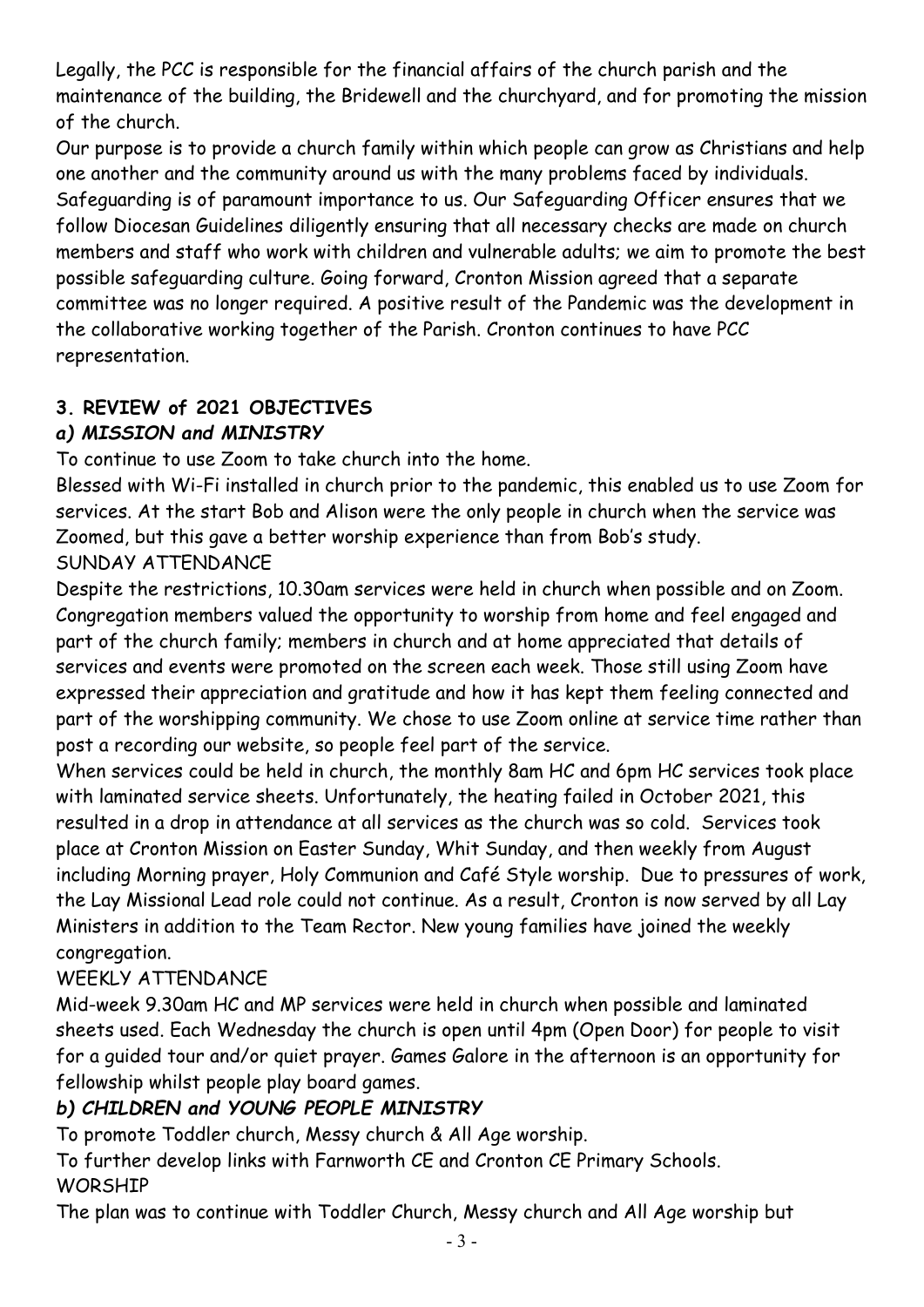following feedback from parents, grandparents and carers the Lay Ministers introduced a monthly service for all age groups – JAM (Jesus And Me) Club so all family members can attend together. This new fresh expression is less onerous on the Lay Ministers who prepare and lead the sessions. The number attending is steadily increasing. Families from Jam Club attend Sunday morning services at St Luke's church and Cronton Mission. JAM club children join Sunday Club children and members of the Scout and Guide Group at special services such as the Nativity, Mothering and Father's Sunday. The children took part in the Toy service. On Epiphany Sunday, a family placed the Kings in the nativity scene under the altar and a family lit one of the Advent candles.

Weekly activities for children based on the Lectionary Bible readings, are produced by a Lay Minister, they are circulated and posted on our website. Hard copies are provided in St Luke's church in an area set aside near the front of the church for the JAM creche which has toys and books with a religious theme. The activities are used at Cronton Mission and are especially welcomed by parents for the children as at present a meeting room for Sunday School is not available owing to Covid restrictions. Some families feel more comfortable moving between Cronton Mission, St Luke's church and Zoom. Cronton Mission hold 2 Café Style services each month, so different needs are met across the parish. Sunday Club at St. Luke's church use the same activities as a base, but the Leader enhances as necessary to improve the experience for the children who meet for 45 minutes before going into church when they tell the congregation what they have achieved based on the activity. Children from the creche join in too. This has proved a very popular part of the service with the congregation.

We were presented with the Child Friendly Church Award by Sue Mitchell and the Sunday Club children produced a Children's Charter which is on display in church. **SCHOOLS** 

Cronton CE Primary School: Weekly collective worship on Zoom led by Rector. SIAMS inspection did not take place due to Covid and is expected to be completed in the school academic year 22/23. PCC foundation governors will continue to prioritise health and safety, outstanding education provision and Christian distinctiveness. The Ethos Group was suspended and is now facilitated by a PCC foundation governor who also leads weekly worship. Farnworth CE Primary School: twice weekly collective worship in school, when possible, otherwise Microsoft teams and PowerPoint Presentations used by Rector and Lay Minister. School values influence the input from Ministers. For this school year the values have been chosen by the parents. Because of restrictions both the school choir led by our Lay Minister and the Ethos group have not been possible. Our Lay Minister works closely with the school Lead on worship and Ethos Group meetings will resume asap. This is also the case for Open the Book which is very popular with children and the 'actors' (members of our PCC) too. c) OCCASIONAL / PASTORAL OFFICES

To revise Baptism service.

To improve the welcome to church

To update our 'Church near You' entry.

To provide more services for the bereaved and lonely people.

People enquiring about baptisms, weddings and funerals can find directions to the appropriate information on our website. Our 'Church near you' entry directs people to our mobile website, so information is current. The mobile website is designed to be easily viewed on a mobile phone.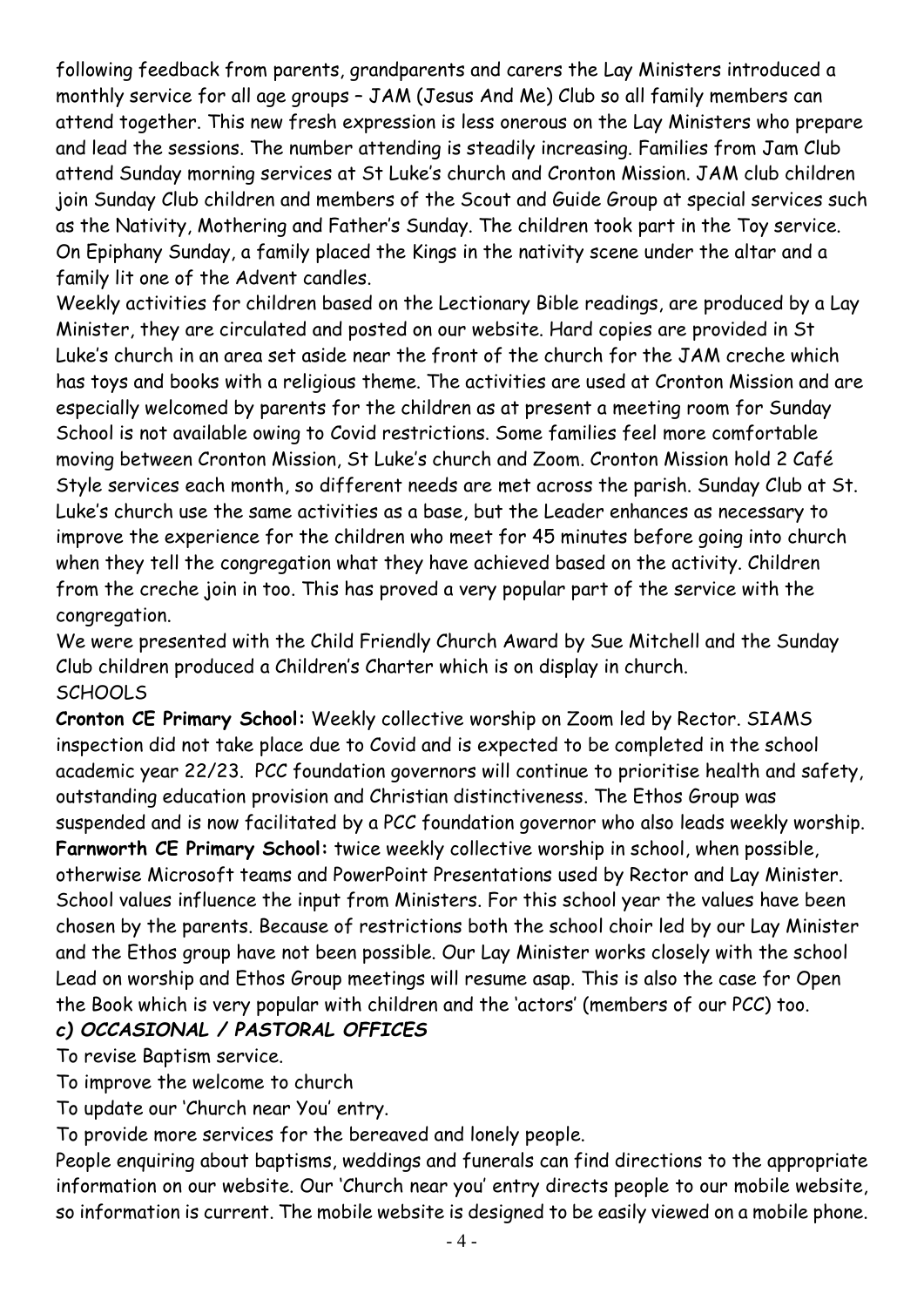BAPTISMS The order of service was revised to make it more user friendly and easier to be understood by people who are not regular church goers. The service is presented on the screen. Baptism visits were held on Zoom when restrictions were in place, and this has continued so the families of the children to be baptised have the opportunity to meet each other before the service.

WEDDINGS The plan to have a service for wedding couples married in recent years was put on hold in 2020 and then 2021.

FUNERALS When restrictions were in place funeral ministry and planning continued on Zoom which was appreciated as family members not living locally could be involved. Funeral services in church were Zoomed when requested.

PASTORAL The Time to Remember service was well attended despite the situation and many took home the service booklet. Numerous compliments and thanks were received. There were more requests for home communion.

### d) FESTIVALS

To promote our website at every opportunity

Our website is kept current by a warden who is our Web designer. All services for the week and special ones such as Lent, Holy Week and Easter, Harvest Festival and our variety of services at Christmas and events are displayed along with the weekly children's activities. Information on Giving through the Parish Giving Scheme is on our home page. Links to websites for schools are provided.

EASTER - As church was closed, a prayer washing line was set up outside church and young and old pegged prayers on the line. This created a social media presence. As did Holy Week Wreaths which were on the gate of St Luke's church porch, Cronton Mission door and St Ambrose church gate. Each day our Lay Minister added pictures and Bible verses to the wreaths starting on Palm Sunday through to Easter Sunday to show the journey of Jesus. In the past Experience Easter has been held in church for the school children and one year church members supported the Experience actually in school, it is hoped that this valuable way of portraying the Easter story will take place in church in future.

HARVEST - Services for the school children are usually held in church in addition to the traditional Sunday festival; although this was not possible donations for the local Foodbank were collected in Farnworth school and at church during the Sunday service. Everyone gave generously. Key stage 2 children at Cronton prepared a PowerPoint presentation which formed part of the Harvest Café Style worship.

REMEMBRANCE – At St. Luke's church Sunday Club and Crèche children presented wreaths on Remembrance Sunday. Barry Ingram presented a wreath of behalf of the congregation. A Lay Minister prepared a short Remembering service for use in school. A school service at the cenotaph was cancelled due to high number of Covid19 cases in school. KS1 and KS2 made wreaths for display at the Community meadow and our Lay Minister led a service there. Some of the children from school attended.

Following cancellation of the Village service by the Parish Council, Cronton Mission joined worship at the Methodist chapel.

CHRISTMAS - Both local Primary schools used St Luke's for their Christmas presentations though numbers were obviously restricted in-line with the restrictions.

For the first time Christingle services were ticketed as in the past 400 people have attended each service (3pm and 5pm on Christmas Eve). Numbers were limited to 250 and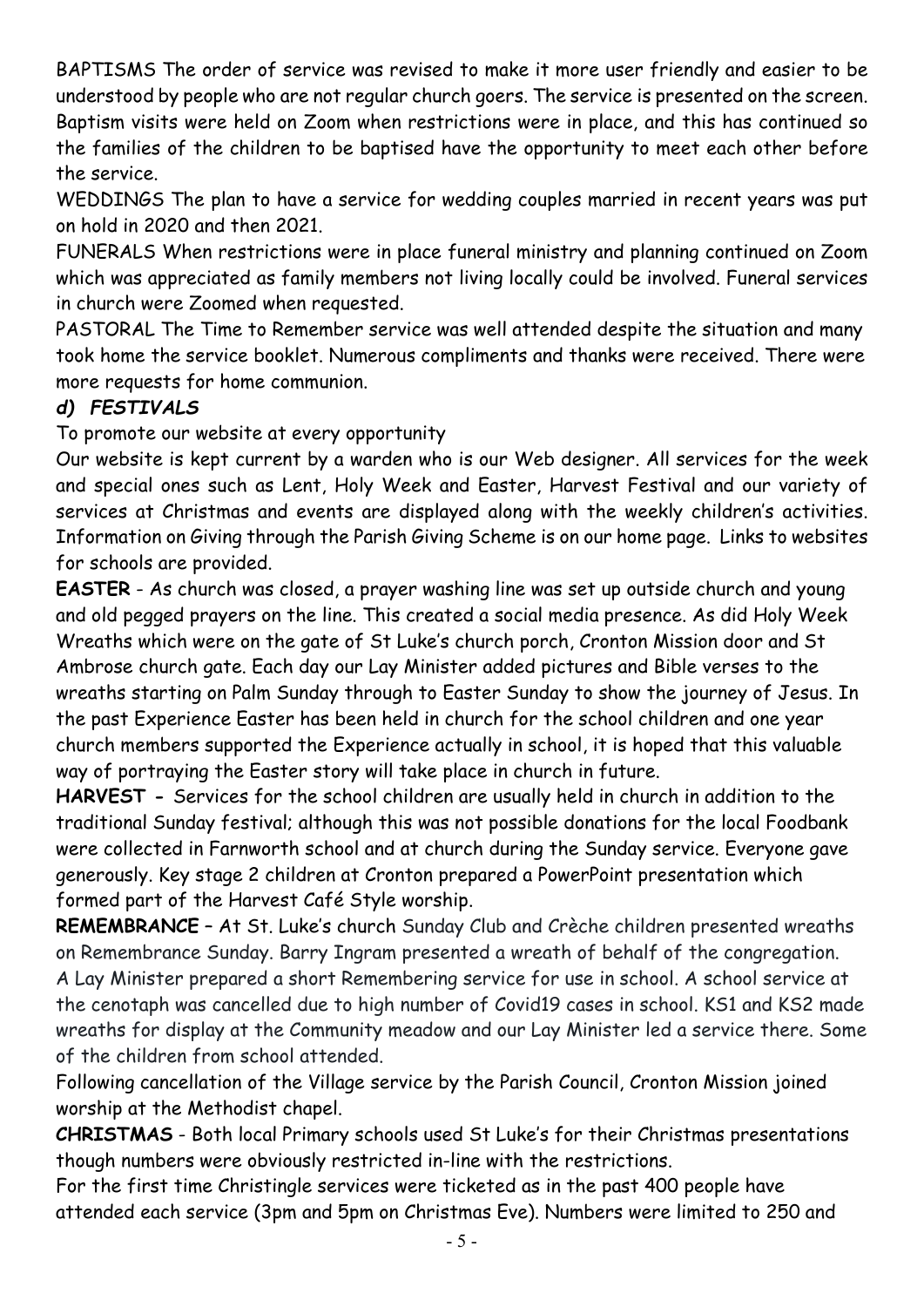adults were asked to wear masks and take a lateral flow test before attending. The PCC takes the safety of people in church very seriously. The congregations were delighted to be back in church as in 2020 the service was Zoomed; the Lay Ministers produced and distributed a great number of Christingle packs from the church porch which were appreciated by everyone.

# e) MAKING A BIGGER DIFFERENCE

To continually review our Risk Assessments.

To use Zoom to hold events such as a quiz.

To make the Toy Service an annual event.

To facilitate the Cronton community to be self-supporting in taking over the drop-in sessions.

SOCIAL ACTIONS

OPEN CHURCH/DROP IN - On Saturdays in church led by Rector and Lay Minister on Saturdays for reflection, prayer and quiet time at special times in the church year. EVENTS FOR THE COMMUNITY - Neither our annual Summer Fair with Rose Queen

tradition nor our involvement with the school at their Christmas market were possible but monthly online quizzes were hosted by PCC member from Cronton on Zoom through lockdown. M.U. held a coffee morning in church. The annual Heritage Day was held despite restrictions and church tours took place as well as a self-guided tour of the churchyard with challenges for children.

#### **COMMUNITY**

DROP-IN CENTRE - In the Cronton Parish Office with weekly meeting led by Lay Minister was started but owing to pressure of work decision made to ask the local community to take over. The Cronton Parish Council are now leading this initiative.

CHURCH IS OPEN - Open Door and Games Galore on Wednesdays provide community interaction. The range of activities could be expanded when the toilets and kitchenette are in place.

USE OF THE MATERIAL AND FINANCIAL RESOURCES - Foodbank weekly donations, Christian Aid week and Toy service which is now an annual event supporting the Kings Cross project. As well as donations made during the service, the church was open on Saturday for school and community to donate toys. The response was overwhelming.

BRING A FRIEND SUNDAY - Because of the restrictions this did not take place.

### f) RULE of LIFE

To hold a Bible study/prayer group in the Rectory.

PRAY – Lay people write and present their prayers at services. A planned Bible study/prayer group at the Rectory was not held owing to Covid restrictions.

READ – Lay people read the New Testament and Gospel in church. The slideshow contains an image pertaining to the reading displayed whilst the reading is given. Daily bible readings are in our bi-monthly magazines. Prayers from Bulletin circulated to PCC members e.g., 12 days of prayer before Bishop Paul steps down.

LEARN – The children's learning journey starts with the JAM creche in church, Sunday Club, JAM club and Café Style worship. The weekly children's activity produced by a Lay Minister provides continuity between all these aspects. Café Style gives the opportunity for discussion as well as worship.

SERVE - Lay Ministers produced and delivered packs to residents of Bridewell Court some of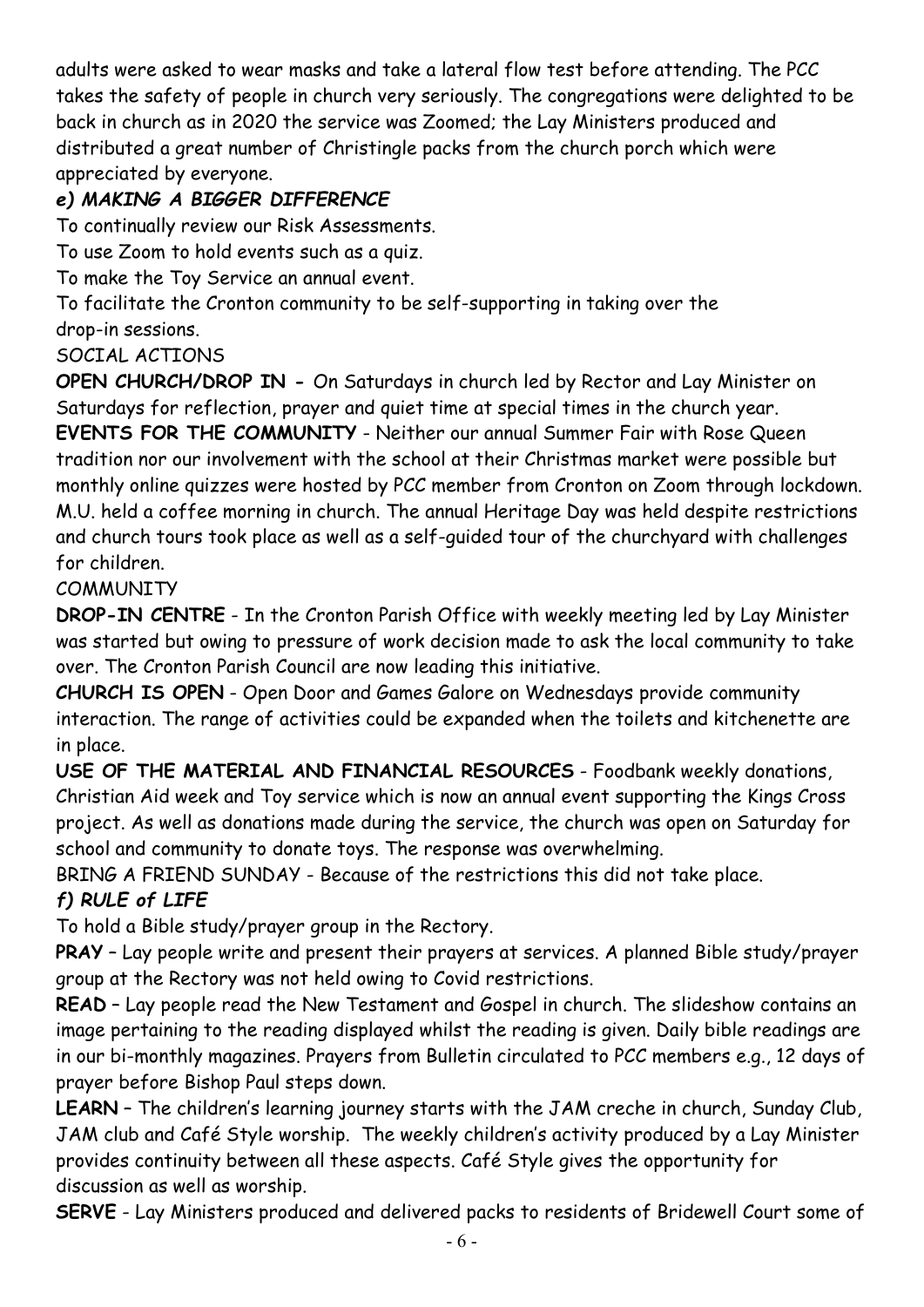whom are housebound or preferred not to leave their homes, and also to families with young children enabling them to engage with craft activities based on bible stories. This excellent outreach was very much appreciated.

TELL – Holy Week and Easter were a different for the second year running but created a presence on social media. To help us all to engage, and to continue to feel part of a worshiping community, Holy Week Wreaths were set up. Pictures and Bible verses were added each day to the wreaths starting on Palm Sunday through to Easter Sunday helping us all to think about the journey of Jesus.

GIVE – as well as the monetary aspect, the service for volunteers 2 years ago was appreciated by volunteers and resulted in more people volunteering from serving tea to reading in church.

PRAYER - Prayer cards are distributed and are available in church for people to take home. In Bold Chapel there is a book for people to request a prayer and the opportunity to light a candle whilst praying themselves. Sunday Club write their own prayers on special occasions such as Mothering Sunday. Prayer cards are distributed on Mothering Sundays and at other times during the year. Mothers' Union include prayer at every monthly meeting.

At Easter as church was closed a prayer washing line was set up outside church and young and old pegged prayers on the line. This created a social media presence.

Living in Love and Faith – 5 sessions were held in the Widnes Deanery 2 of which took place at St. Luke's church. Prayer is a major part of both school's Ethos groups.

#### g) PLANTING NEW CONGREGATIONS

Birchfield Community Meadow which provides the opportunity to promote our services especially Jam Club at St Luke's church and Café Style worship at Cronton Mission. Nursery at Bold which is held in building (originally used as a school then a mission) owned by Diocese has a clause in the lease for 1 hour worship each month. Parents and children who attend the nursery could be invited to a monthly service perhaps JAM CLUB could be held at different locations each month.

### 4. Objectives for 2022

### a) MISSION and MINISTRY

To continue to use the screen to promote services and events.

To Zoom services even after the pandemic is over as people who are infirm or ill are not excluded.

To promote Open Door to the wider community.

### b) CHILDREN'S and YOUNG PEOPLE'S MINISTRY

To continue to maintain and develop links with Farnworth and Cronton schools and develop links with Lunts Heath CP school.

To establish links between Cronton ethos group and attendance at Sunday Worship. Ethos group to lead termly Café Style worship.

To promote JAM Club and services and events for children by WhatsApp, on Facebook, on our website and by text marketeer.

To encourage children and adults to consider confirmation.

To renew Child Friendly Church Award.

### c) OCCASIONAL / PASTRORAL SERVICES

To hold a Blue service in the period before Christmas.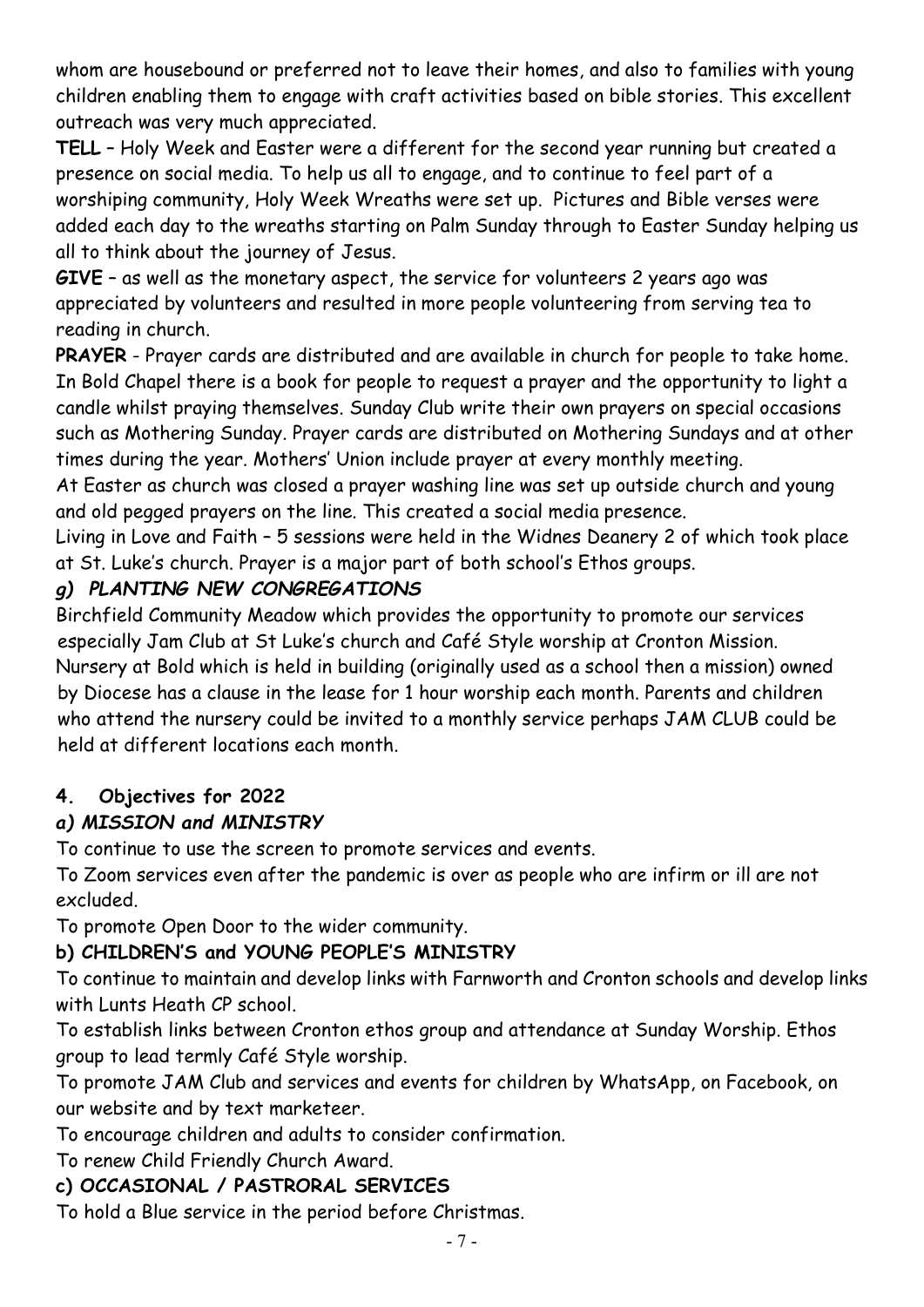To hold a monthly drop in facility such as a coffee morning for the lonely, sad and bereaved with the opportunity for fellowship and prayer.

# d) FESTIVALS

To explore innovative ideas to promote Easter and Harvest festivals.

To introduce Remembering Festival Experience for school children and church families.

To work with the Diocesan Giving team to increase the uptake by new givers at Sunday services, occasional services and special services.

# e) MAKE A BIGGER DIFFERENCE

To hold Bring One Friend and Back to Church Sundays.

To support a local charity for a year.

To hold events in church to encourage the community to come into church.

# f) RULE of LIFE

To hold a bible study/prayer group at the Rectory

To organise a Giving Appeal – Generosity Week in Lent across the church and Mission.

To inform the congregation at Cronton Café Style of the need to support the ministry to promote Outreach and pastoral care there through regular giving.

To provide a 'Good Box' permanently at Cronton Mission for online giving.

To hold a service of thanksgiving for volunteers (every 2 years).

To have a display of doves in Bold Chapel to provide a peaceful place for prayer and the opportunity to write a prayer on a dove.

To invite children from Sunday Club, Jam Club, Farnworth CE and Cronton CE Schools to make doves with a prayer.

# g) PLANTING NEW CONGREGATIONS

To explore possible use of the facility at Bold.

To take the church to the people with continued involvement with Birchfield Community Meadow.

### h) CONSERVATION PROJECT

To create an atmosphere which is comforting to grieving visitors.

To encourage educational use of the churchyard.

To aid the understanding of our natural and cultural heritage and the importance in God's creation.

To enhance the amenity value of the churchyard.

To investigate the use and promotion of Fairtrade products.

### 4. FINANCIAL REVIEW Yvonne Horabin

### St. Luke's church

The funds of the church are, in the main, made up of three sections:

1. Endowment Fund - Generally, only the interest is available for the PCC's use, not the capital. There have been no withdrawals from Investments in 2021

2. Restricted and Designated funds - This is for monies for specific purposes, i.e., Major Repairs, Bridewell etc. In 2021 this also included the fundraising for the excess required regarding the Insurance claim re the boiler fire of £5,000 and the replacement of copper cable for the organ, of £4,000 which had corroded due to lack of heating in church. Donations were received to cover the Boiler shortfall and a proportion of the Organ repairs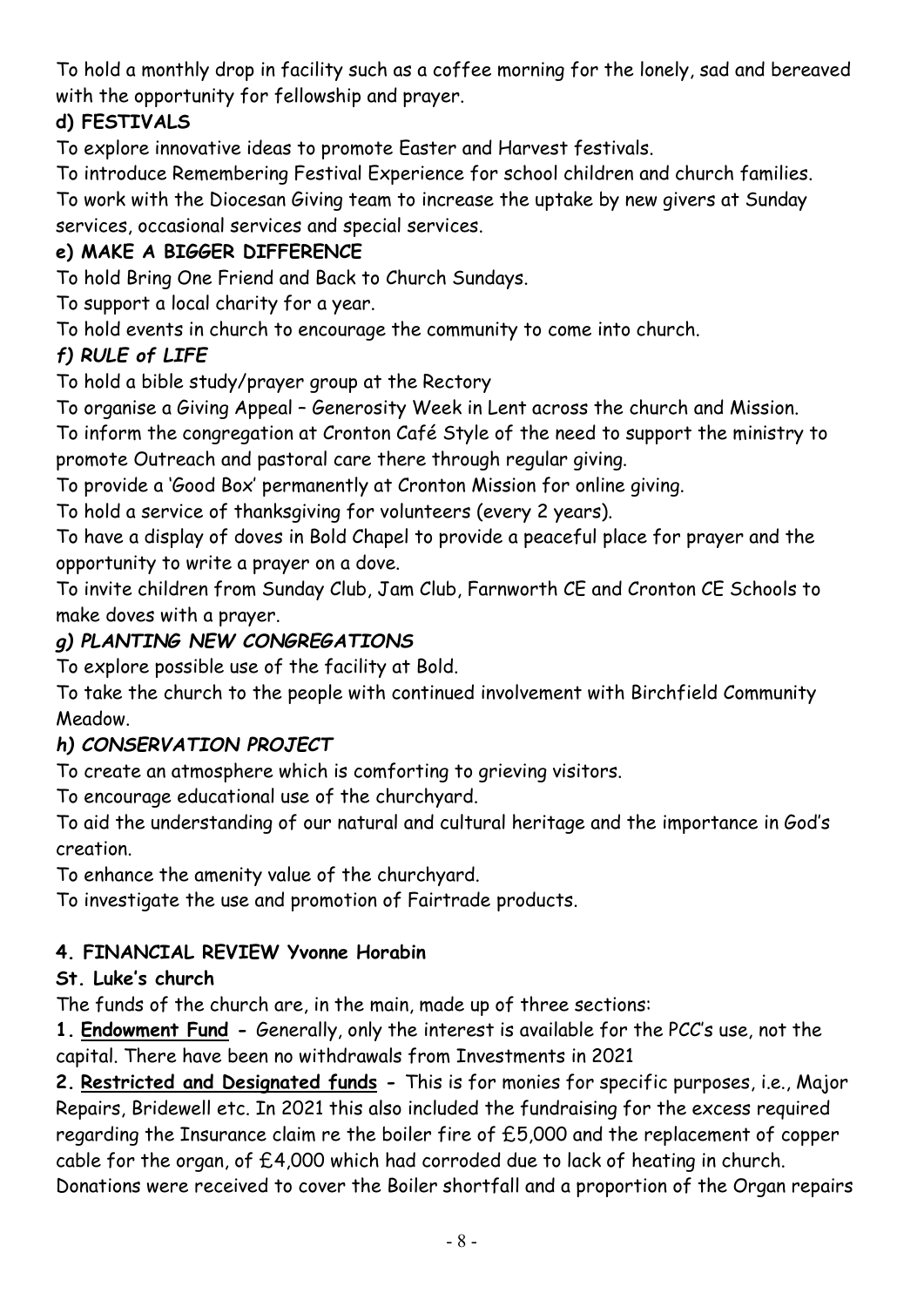by February 2022; however, funds were transferred from the General fund to cover any initial shortfall.

3. General Fund - This covers the income and expenditure of the day to day running costs of the church which again have been running at a deficit of around £30,000, even after keeping expenditure as low as possible and no large gas bills due to no heating from October21 to February 2022.The majority of this deficit was monies owed to the diocese for Parish share at the yearend of £26,000. However, we have been very fortunate in receiving further monies this year from the Church Commissioners of £33,270 which is firstly to cover the outstanding parish share from 2021 and the remaining £7,270 against the Parish Share for 2022. £2,000 was transferred from the general fund to the Restricted fund for the Boiler and Organ repairs to cover a shortfall in funds.

The Income from Regular givers has reduced this year due to people not attending church due to no heating and sadly also due to a number of them that have died this year. Balances @ 31/12/2021 - Endowment Funds £172,898, Restricted funds £10,618 Designated funds £1,862 and General Fund £4,333.

Charitable Giving The following donations were made:

Children's Society – The Christingles were held in church but owing to restrictions a collection was not taken but online donations raised £330 for the Children's Society. Christian Aid - Due to the pandemic restrictions, no fund raising was possible for Christian Aid. Details were distributed asking people to donate direct to Christian Aid.

Foodbank – As well as regular food donations to Foodbank (thanks to Barry Ingram for taking items to Foodbank) on a regular basis, appeals for specific items such as donations for the Toy Appeal were posted on the website and on Facebook, circulated to schools and published in the magazine. Parents and children from Farnworth School and Cronton School continued to support Foodbank.

Toy Service – for the second year it was possible to hold a service in church. The response of the congregation, the schools and the community donating toys, gifts and toiletries for the Trinity Kings Cross Appeal was overwhelming.

### 5. STRUCTURE, GOVERNANCE and MANAGEMENT

The general functions of the PCC are stated within section 2 of the Parochial Church Councils (Powers) Measure 1956. There are no other related trusts. The method of appointment of PCC members is set out in the Church Representation Rules. All Church members are registered on the Electoral Roll and therefore eligible to stand for election to the PCC. The PCC operates two subcommittees: The Standing Committee and Friends of St Luke Farnworth. PCC members receive Health and Safety training and are CRB checked. Other training includes trustee responsibilities, risk assessment and safeguarding procedures.

#### SAFEGUARDING Margaret Campbell 0151 424 6039 07376112836

Safeguarding Officer for St. Luke's church and Lead Recruiter Margaret Campbell. Safeguarding Officer for Cronton and Deputy Recruiter for Cronton is Debbie Doyle. Deputy Recruiter for St Luke's church is Lynn Keeling. Lay Ministers complete safeguarding training as part of their Bishop's licence.

Safeguarding policies are displayed in St Luke's church, the Bridewell, at Cronton Mission and on the church website. The policies are reviewed annually and agreed and signed at the first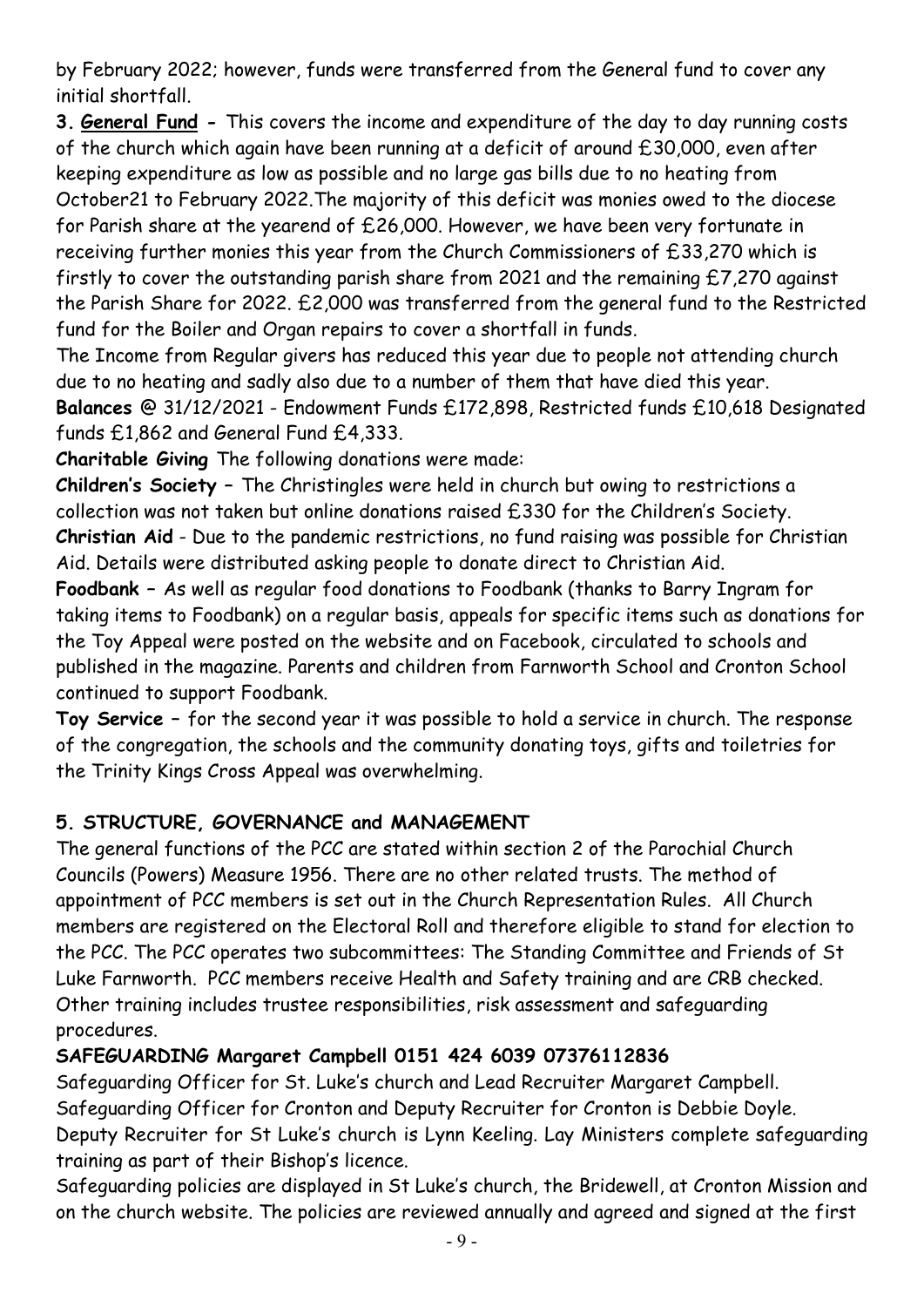PCC meeting after APCM. Commitment to safeguarding is an integral part of the life and ministry of the Church. At the back of the Church there is a printed copy of the Parish Safeguarding Handbook and Policies and procedures for a Safer Church. Also, there is a list of contact numbers of people to be informed if anyone has concerns, with regards to a safeguarding issue. The Disclosure and Barring Service (DBS) is utilised for volunteers working with Children and Vulnerable Adults. However, the PCC has overall responsibility to ensure that all activities involving children, young people and vulnerable adults are professionally managed and supervised. We continue to work closely with Pauline Ruth and the Halton Safeguarding Children and Adults Board. All checklists are completed when received from the Diocese. The latest one was January 2022. If children or vulnerable adults are involved go the full protocol including DBS is utilised. Less formal process if no involvement re children and vulnerable adults but still includes job description, rules etc. If you have any concerns, please do not hesitate to contact Margaret Campbell.

#### GENERAL DATA PROTECTION REGULATION

All the congregation's information is stored in a safe place, and we respect the individual's privacy, and do not share their personal information with other organisations.

#### HEALTH AND SAFETY

Policies are reviewed annually and displayed in church and under Policies tab on the church website. There are over 3,500 graves in the churchyard so the inspection of graves is a time-consuming task that will always be ongoing. The Commonwealth Graves plaques presented by War Graves Commission are displayed in the churchyard. We are vigilant about the security of the church and your safety. A list of current First Aiders is in church. If you have any concerns, please do not hesitate to contact one of the Churchwardens, who are totally committed to all aspects of Health & Safety.

CHURCHYARD - The Churchyard policy re reservation of a plot and Diocesan guidelines are displayed in church and on the church website.

PROCEDURES - The PCC operates under a mature system of controls and procedures developed over many years of operation. Finance and operational issues are routinely monitored as part of regular PCC meetings. When planning activities for the year, the PCC considered the Charity Commission's guidance on public benefit, in particular, the specific guidance to charities concerned with advancement of religion.

BUDGET - An annual budget is prepared to monitor short term viability. Actual results compared with budget are reported to the PCC quarterly. The investments held by the PCC are reviewed by the Standing Committee. All assets are insured, levels reviewed and approved by the PCC.

RESERVES POLICY - No charity can operate for any length of time without reserves. There are low available reserves, so a major effort will be needed to re-build reserves to a working level, say a minimum of six months costs (minimum £50,000) and to re-build a contingency for future maintenance costs.

CONTINGENCY PLANS - The Scout and Guide building can be used for services in the event of the Church becoming unusable for a limited period. Geographically there is little or no experiences of terrorist activity in any Churches and the risk rating of any problems in this subject area is very low, but as a place of worship open and welcoming to all vigilance is paramount at all times.

ELECTORAL ROLL - 163 on the 2021 roll. (New roll in 2025)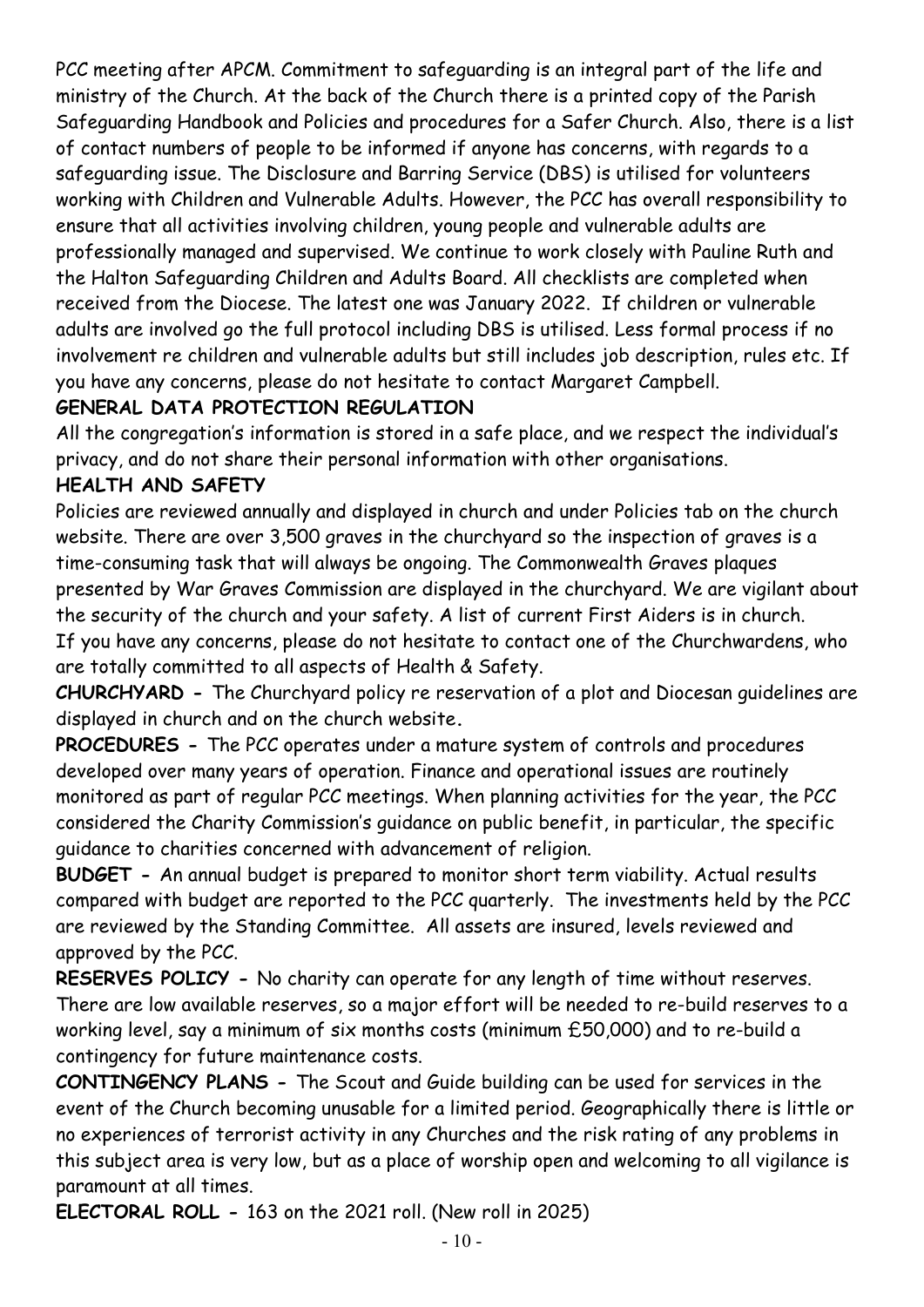#### 6. ADMINISTRATIVE INFORMATION

| Team Administrator Lesley Howell 07399784219 |                                            | eastwidnesteam.2942@gmail.com                       |
|----------------------------------------------|--------------------------------------------|-----------------------------------------------------|
| www.st-luke.co.uk                            | Charity Number 1133042 Parish number 744   |                                                     |
| Bankers                                      | <b>Barclays Bank</b>                       |                                                     |
| Legal Advisor                                | Hill Dickinson & Co LLP                    |                                                     |
| Independent Examiner                         |                                            | Nadia Hague FCA Vanguard Accountancy Ltd, Liverpool |
| Architect                                    | Alex Finlason Pickard Finlason Beech House |                                                     |

The PCC members are responsible for making decisions on all matters of general concern and importance to the parish, including deciding on how the funds of the PCC are to be spent. New members receive initial training into the work and roles and responsibilities of the PCC.

| PCC members          | Position                               |        | Until |
|----------------------|----------------------------------------|--------|-------|
| Reverend Bob Pearson | Team Rector ex-officio                 |        |       |
| Reverend Lyn McIver  | Team Vicar ex-officio                  |        |       |
| <b>Barry Horabin</b> | Warden 2016 & Deanery Synod ex-officio |        | 2022  |
| Pat Johnson          | Warden 2018 & Deanery Synod ex-officio |        | 2022  |
| Rob Leech            | Warden 2020 ex-officio                 |        | 2022  |
| Colleen Harper       | Warden 2020 ex-officio                 |        | 2022  |
| Lesley Runcorn       | Deanery Synod ex-officio               |        | 2022  |
| Yvonne Horabin       | Deanery Synod ex-officio               |        | 2022  |
| Reverend Bob Pearson | Deanery Mission & Pastoral committee   |        | 2022  |
|                      |                                        | Joined |       |
| Sandra Vanezis       | Reader in church                       | 2021   | 2022  |
| Alma Marshall        | <b>Baptism Assistant</b>               | 2012   | 2022  |
| Margaret Campbell    | Safeguarding Officer                   | 2018   | 2022  |
| Jeff Evans           | Reader in church                       | 2020   | 2022  |
| Lynn Keeling         | Sunday Club Leader                     | 2000   | 2023  |
| Sue Smither          | Lay Minister (was ex-officio)          | 2019   | 2023  |
| <b>Barry Ingram</b>  | Deputy Warden                          | 2020   | 2023  |
| Deborah Doyle        | Cronton representative                 | 2020   | 2023  |
| Clare Liptrott       | Lay Minister (was ex-officio)          | 2019   | 2024  |
| Gail Beswick         | Sides people contact                   | 2000   | 2024  |
| Dorothy Lightfoot    | Children's Society                     | 2000   | 2024  |
| Stephanie Couzens    | Cronton Representative                 | 2021   | 2024  |
| Sandra Lacey         | Secretary (co-option)                  | 2014   | 2022  |
| <b>Andrew Seadon</b> | Church photographer (co-option)        | 2021   | 2022  |

#### Worship Attendance

| St Luke's              | 2018 | 2019   | 2020           | 2021          |
|------------------------|------|--------|----------------|---------------|
| Sunday 8am average     | 16   | 14     | No services    | 10            |
| Sunday 10.30am average | 62   | 68     | 26 (20Zoom)    | 39 (7A2CZoom) |
| Sunday 6.00pm average  | 21   | 19     | No services    | 10            |
| Wed 9.30am average     | 16   | 19     | 12             | 12            |
| Baptisms               | 56C  | 53C 4A | 17 until March | 27            |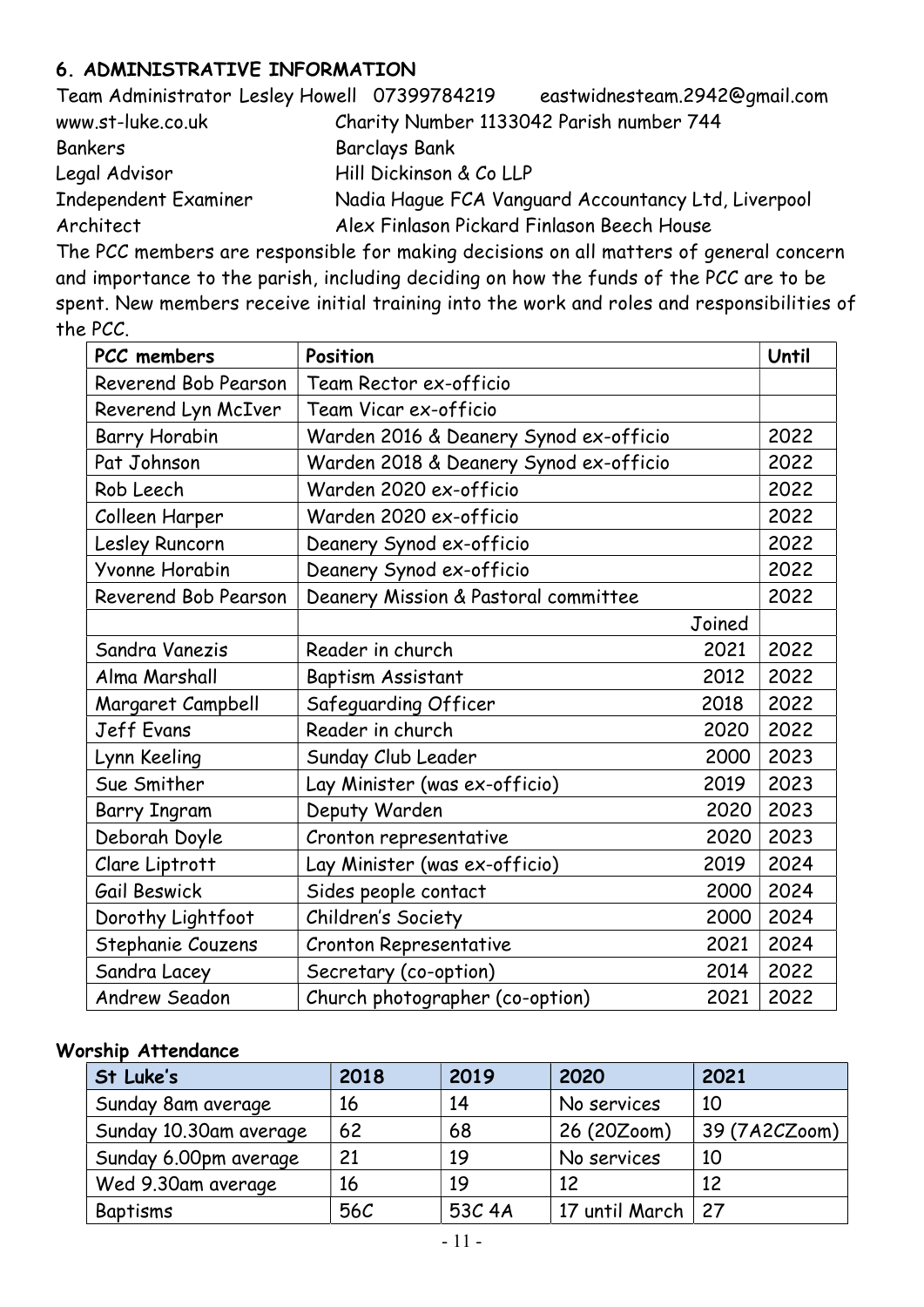| Baptism monthly average | 118A 35C       | 110A 27C       | 82A 28C     | 90A 30C    |
|-------------------------|----------------|----------------|-------------|------------|
| Confirmation            | 7 <sup>C</sup> | 2 <sub>C</sub> | 11C         | 0          |
| Funerals Church         | 27             | 16             | 14          | 21         |
| Funerals crematorium    | 11             | 16             | 10          | 5          |
| Weddings                | 11             | 9              | $\Omega$    | 5          |
| Christingle             | 569            | 663            | 60 on Zoom  | 490        |
| Christmas Eve Midnight  | 103A           | 83A            | 35 (5 Zoom) | 38A 3C     |
| Christmas Day 1030am    | 43A 1C         | 41A 1C         | 22A 1C      | 28         |
| 9 Lessons & Carols      | 88A 26C        | 123A 20C       | No service  | 32         |
| Cronton                 | 2018           | 2019           | 2020        | 2021       |
| Sunday 1030am average   | 33A 14C        | 17A 9C         | 25 until    | From Aug   |
|                         |                |                | March       | 16A 8C     |
| Christingle             | 26A 23C        | 32A 23C        | No service  | No Service |
| <b>School Nativity</b>  | 105A 95C       | No record      | No service  | No Service |
| Christmas Day           | 31A 13C        | No service     | No service  | No Service |
| Baptisms                | $\overline{c}$ | 1              | O           | 3          |
| School Eucharist        | 100A 120C      | No record      | No record   | None       |

These attendance figures were affected by the pandemic.

#### Giving and Stewardship

Unfortunately, because of the pandemic and its effect on attendance at church our deficit has been increased, shortfall in income of approximately £500 per week. We cannot continue to keep asking our regular givers to increase their giving, we need more regular givers, preferably using Parish Giving Scheme. If we had 100 new givers donating even £10 per month plus gift aid of £2.50, this would reduce the deficit by £1250 per month. Please encourage other people to give regularly to St Luke's and Cronton Mission.

For more information on giving please contact Barry Ingram.

| Gift Aid     | 2018      | 2019         | 2020         | 2021         |  |
|--------------|-----------|--------------|--------------|--------------|--|
| Tax reclaim  | 69        | 53 SO        | 47 SO        | 32 SO        |  |
| St Luke's    | 9         | 27 envelopes | 29 envelopes | 11 envelopes |  |
| Cronton      |           | 12           | 6            | 5            |  |
| Regular      | £6936.82  | £9380.21     | £4778.84     | £900.40      |  |
| Yellow       | £709.23   | £959.52      | £237.50      | £507.75      |  |
| Total        | £7646.05  | £10339.21    | £5026.34     | £1408.15     |  |
| Stewardship  | 2018      | 2019         | 2020         | 2021         |  |
| scheme       |           |              |              |              |  |
| St Luke's    | 45        | 41           | 38           | 35           |  |
| Cronton      | 8         | 11           | 10           | 5            |  |
| Total number | 53        | 52           | 48           | 40           |  |
| Value        | £14566.67 | 13,087.34    | £5400.81     | £3929        |  |
| <b>SOs</b>   | 2018      | 2019         | 2020         | 2021         |  |
| General Fund | 40        | 39           | 42           | 26           |  |
| Fabric Fund  | 6         | 5            | 8            | 4            |  |
| Value        | £16,451   | £16,248      | £14,398      | £10,826      |  |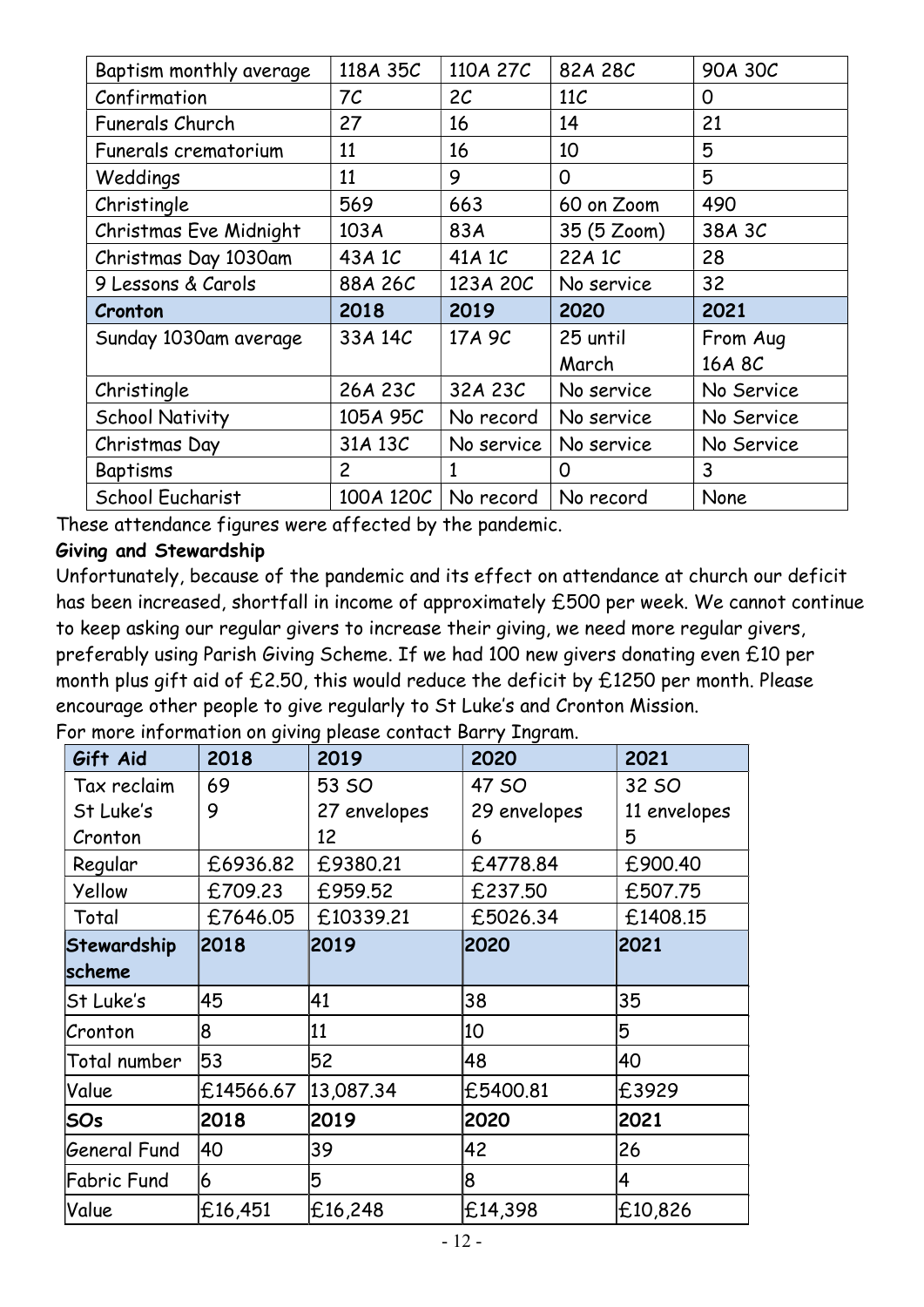Tax Efficient Giving

| <b>WEEKLY</b><br><b>GIVING</b> | Up<br>to<br>£1       | £1<br>to<br>£1.9<br>9 | £2<br>to<br>£2.9<br>9 | £3<br>to<br>£3.9<br>9 | £4<br>to<br>£4.9<br>9 | £5<br>to<br>£9.9<br>9 | £10<br>to<br>£14.9<br>9 | £15<br>to<br>£19.9<br>9 | £20<br>and<br>Above | total        |
|--------------------------------|----------------------|-----------------------|-----------------------|-----------------------|-----------------------|-----------------------|-------------------------|-------------------------|---------------------|--------------|
| Envelopes                      | 5                    | $\mathbf{1}$          | $\overline{0}$        | $\overline{0}$        | $\overline{O}$        | 3                     | 5                       | $\Omega$                | $\overline{O}$      | 14           |
| SO                             | 1                    | 3                     | 4                     | $\overline{0}$        | 3                     | 4                     | 1                       | 4                       | $\overline{O}$      | 20           |
| Fabric<br>fund                 |                      | $\overline{c}$        | $\mathbf{1}$          | $\overline{0}$        | $\overline{0}$        | $\mathbf{1}$          | $\overline{0}$          | $\overline{0}$          | $\overline{0}$      | 4            |
| Total                          | 6                    | 6                     | 5                     | $\overline{0}$        | 3                     | 8                     | 6                       | 4                       | 0                   | 38           |
|                                | Other Regular Giving |                       |                       |                       |                       |                       |                         |                         |                     |              |
| <b>WEEKLY</b>                  | Up<br>to<br>£1       | £1<br>to<br>£1.9<br>9 | £2<br>to<br>£2.9<br>9 | £3<br>to<br>£3.9<br>9 | £4<br>to<br>£4.9<br>9 | £5<br>to<br>£9.9<br>9 | £10<br>to<br>£14.9<br>9 | £15<br>to<br>£19.9<br>9 | £20<br>and<br>Above | Total        |
| Envelopes                      | 0                    | $\overline{0}$        | $\overline{c}$        | $\Omega$              | $\overline{c}$        | 1                     | $\mathbf{1}$            | $\overline{0}$          | $\overline{0}$      | 6            |
| SO                             | $\overline{0}$       | $\overline{0}$        | $\overline{0}$        | $\Omega$              | $\overline{c}$        | $\mathbf{1}$          | $\overline{0}$          | $\overline{0}$          | 1                   | 4            |
| Fabric                         | 0                    | $\overline{O}$        | 0                     | $\overline{0}$        | $\mathsf{O}$          | $\overline{O}$        | $\mathsf{O}$            | $\mathsf{O}$            | $\overline{O}$      | $\mathsf{O}$ |

Part of the reduction in the figures for the Stewardship Scheme is reflected in the increase in membership of the Parish Giving Scheme (PGS). Total Givers to PGS in 2021 was 33 - £19,395.90 received £4,569.18 tax refunded.

Total | 0 | 0 | 2 | 0 | 4 | 2 | 1 | 0 | 1 | 10

Please note all these figures were affected by the church closure for long periods due to the pandemic and no heating in church

# 7. REPORTS ON CHURCH LIFE

### a) Deanery Synod

fund

The Deanery Finance Group met to plan 2022 allocation across Deanery but it was difficult when churches are struggling to pay parish share in 2021.A member of Liverpool South who had already reorganised parish share discussed their experience. Our treasurer attended a Group seminar in March expecting discussion on Parish Share, but attendees were given a case study to reduce the number of clergy and number of churches to discuss in groups. The Parish Measure was completed on 1<sup>st</sup> May 2021 to make the administration of St. John's and St. Paul's more streamlined. There are now 7 parishes in the Deanery - St. John and St. Paul – Transform Widnes, 2 parishes in the Benefice of South Widnes: St. Mary Widnes and St. Mary Hale and Halebank, 2 parishes in the East Widnes team: St. Luke with Cronton Mission and St. Ambrose, St. Basil and All Saints and St. Michael and St. Thomas. Rev Roland Harvey stepped down as Area Dean and Rev Peter Dawkin is now Area Dean. The Deanery Secretary and Deanery Lay Chair also relinquished their roles.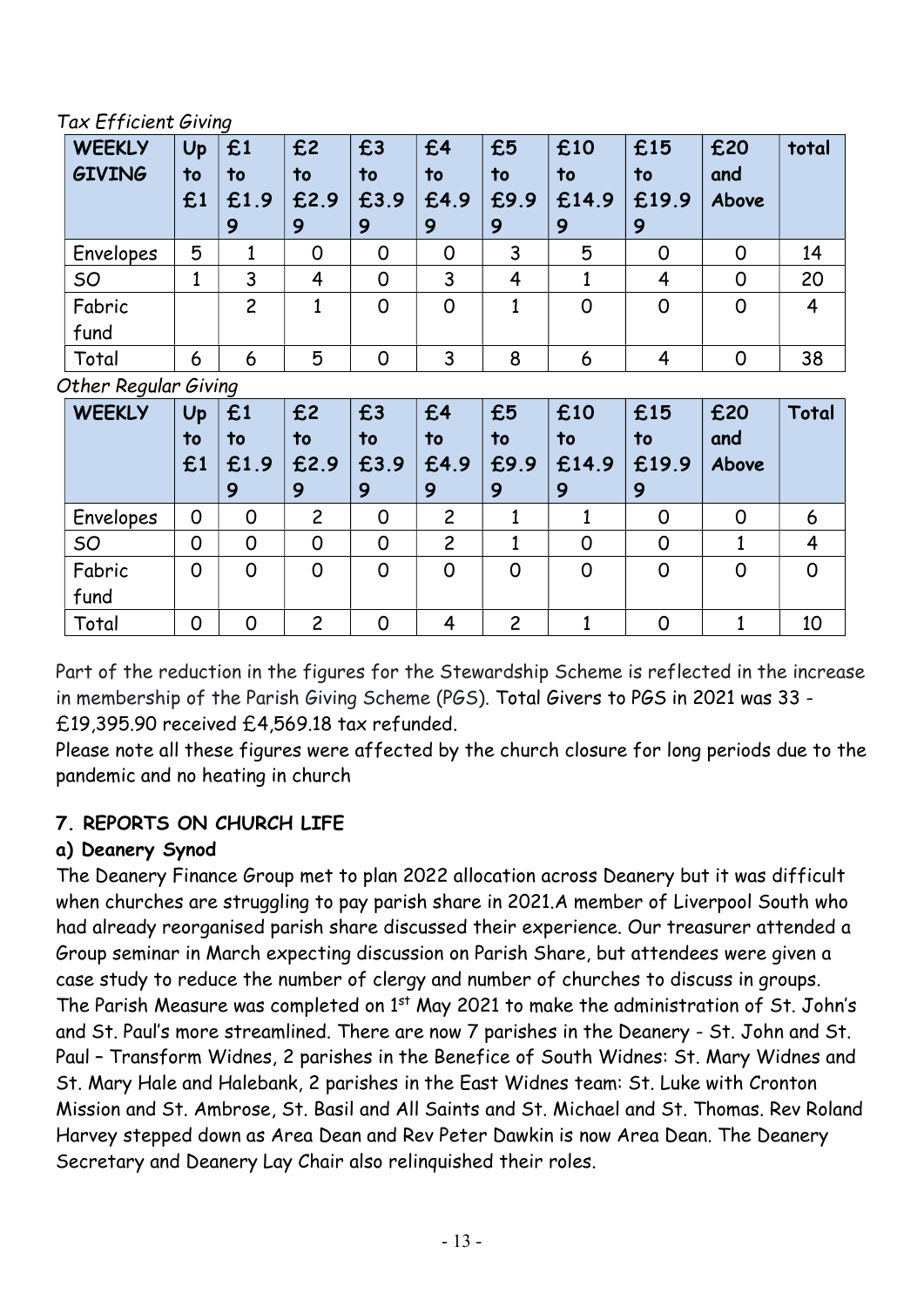#### b) Friends of St Luke's Church

We are continually grateful to the people who support the Friends group with their monthly donations by standing order. These regular donations amounted to £996 and other donations amounted to £2460. This money is used to support the current restoration projects. The main work of the Friends group is to support the various fundraising events and fairs. Unfortunately owing to the pandemic restrictions there was only 1 event, the Mike Blue concert and raffle which raised £840. In September we held our annual Heritage Day Celebration with guided tours round the church and Farnworth's Historic Village. Just under a hundred people attended. Many of the people attending used the new guidebook which explains details at every point indicated in the guide. Volunteers were on hand to answer the many questions that emerged. The guide and the information on the pull up banners answered and prompted numerous questions all of which we were able to answer. The guide and banners were produced by Rob Leech, one of our new Wardens who presented our information in a very readable and presentable package. Refreshments were provided for the slightly exhausted village tour participants who had asked many questions during the walk, all of which were answered by our intrepid guide Geoff Poole.

#### c) Mothers' Union

Having last met immediately prior to lockdown in March 2020, members were delighted to meet up again in Church for the renewal of vows service in September 2021. We were grateful to Rev Bob for leading the service of Holy Communion. We were also proud to induct a new member, Joy Miller, into the group but sad to note the loss of four previous members, Barbara Houghton, Doreen Whimperley, Dorothy Wall and Barbara Jones; may they rest in peace. There were further meetings in October and December and members enjoyed a Christmas Meal together at the Upton Tavern. A full programme has been arranged for 2022, including a garden party in the summer and a trip to Hoghton Towers, the home of the Bold family descendants. As well as our usual support of the Foodbank, JAM Club, baptisms, etc, at St Luke's, we are also providing support to the Women's Refuge and to Brennan Lodge which supports people who are temporarily homeless.

The Group meets in Church at 7.30 pm on the second Wednesday of each month except August and all are welcome, whether or not they themselves are mothers or even fathers! Membership costs £26.00 per annum to cover branch, diocesan and national headquarters expenses. The group's events are organised by a committee consisting of joint leaders Christine Turner, Jackie Whitehead and Colleen Harper, along with Rita Poole, Janet Littler and Sue Connolly. We are one of two branches in the Widnes Deanery, the second being at St Michael's in Hough Green. Colleen also represents the Deanery as Trustee at Liverpool Diocese events.

We look forward to another year of fellowship, prayer and support both locally, nationally and even internationally.

#### d) Uniformed Organisations

In December Moon Meadow Scout and Guide HQ held Sing-a-long-a-Santa to celebrate the completion of the roof repairs and the re-opening of the building. Thank you to everyone who supported fundraising efforts for this project with generous donations – you are all superstars!

The 12<sup>th</sup> Widnes Beavers and Cubs, Aquila Explorers and 16<sup>th</sup> Widnes Rainbows began meeting at Moon Meadow for the first time since March 2020 and both Brownie groups started again.